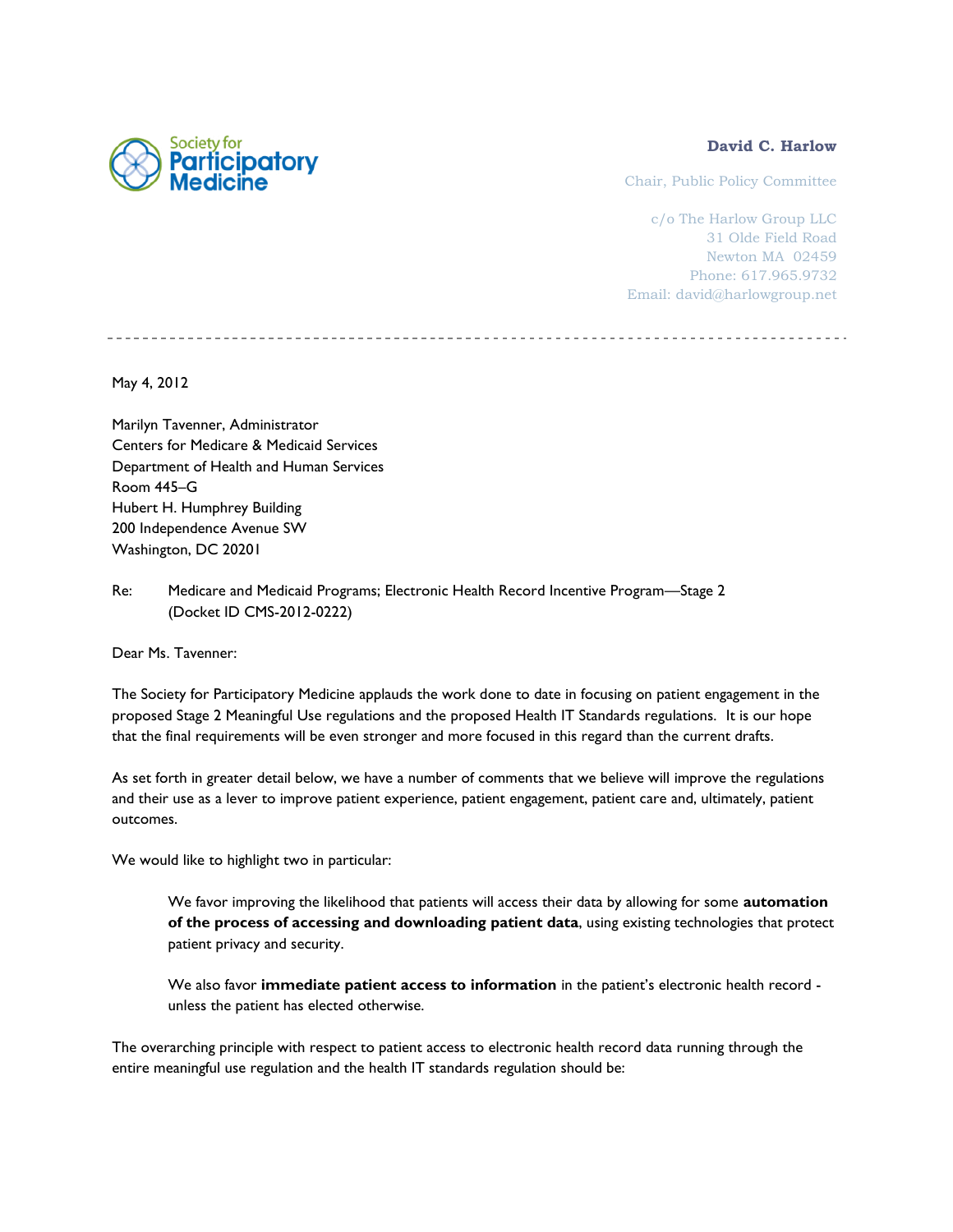Marilyn Tavenner, Administrator May 4, 2012 Page 2

#### **"Nothing about me without me."**<sup>1</sup>

The Society for Participatory Medicine has individual and institutional members nationwide and has a governing board comprised of both clinicians and patients. It was founded to study and promote participatory medicine, which we define as being centered on networked patients shifting from being mere passengers to responsible drivers of their health, and providers who encourage and value them as full partners. For further background on the Society and its activities, we invite you to see the Society's website ([http://participatorymedicine.org\)](http://participatorymedicine.org/), its online journal, The Journal of Participatory Medicine [\(http://jopm.org\)](http://jopm.org/) and its blog, e-patients.net [\(http://e-patients.net\)](http://e-patients.net/).

On behalf of its patient, provider and advocate members, the Society proposes adjusting the draft regulations in a number of specific ways, in order to bring clinicians and patients closer together, to promote greater patient engagement and to achieve greater patient-centeredness, which are keystones of the federal government's health care policies.

## *42 CFR § 495.6(d)(12)(i) and (ii); 495.6(j)(10)(i) and (ii) – "Provide patients the ability to view online, download, and transmit their health information within four business days of the information being available to EPs."*

The four-day delay for patients' access to their own information is arbitrary and limits the ability of patients' advocates and consultants to support the patient. Information should be available to the patient and patents' designees as soon as it is available to any clinical user of the CEHRT other than the author of the information itself. A patient should have the ability to waive the right of access; a provider should not have the right to limit it.

# *42 CFR § 495.6(f)(12)(ii)(B)"More than 50 percent of all patients who are discharged from the inpatient or emergency department (POS 21 or 23) of an eligible hospital or CAH have their information online within 36 hours of discharge."*

Patients who visit the emergency department and are discharged are often told to follow up with their primary care physician within 24-48 hours. As per our comment on the four business day rule, information should be accessible online to the patient and the patient's agent as soon as it is available online to any provider with access to the Certified Electronic Health Record Technology (CEHRT).

With respect to both the four-day and 36-hour proposed rules: In order to assure continuity of care and reduce the incidence of readmissions, the delays allowed under the proposed rules must be eliminated. Earlier access is technologically feasible, and there are other forces at work in the health care economy motivating providers to finalize these records accurately and completely as soon as possible. Once the records exist and are available to other clinicians via the CEHRT, there is no reason why an engaged patient should not have the ability to access them as well.

## *42 CFR § 495.6(j)(10)(ii)(B) – "More than 10 percent of all unique patients seen by the EP … (or their authorized representatives) view, download or transmit to a third party their health information."*

Based on current use rates of PHRs, it seems that the proposed 10% threshold for patient engagement via PHR portals will not be easily attainable. The government is in a position to mandate or recommend pathways to

l

<sup>&</sup>lt;sup>1</sup> Valerie Billingham, Through the Patient's Eyes, Salzburg Seminar, Session 356, 1998